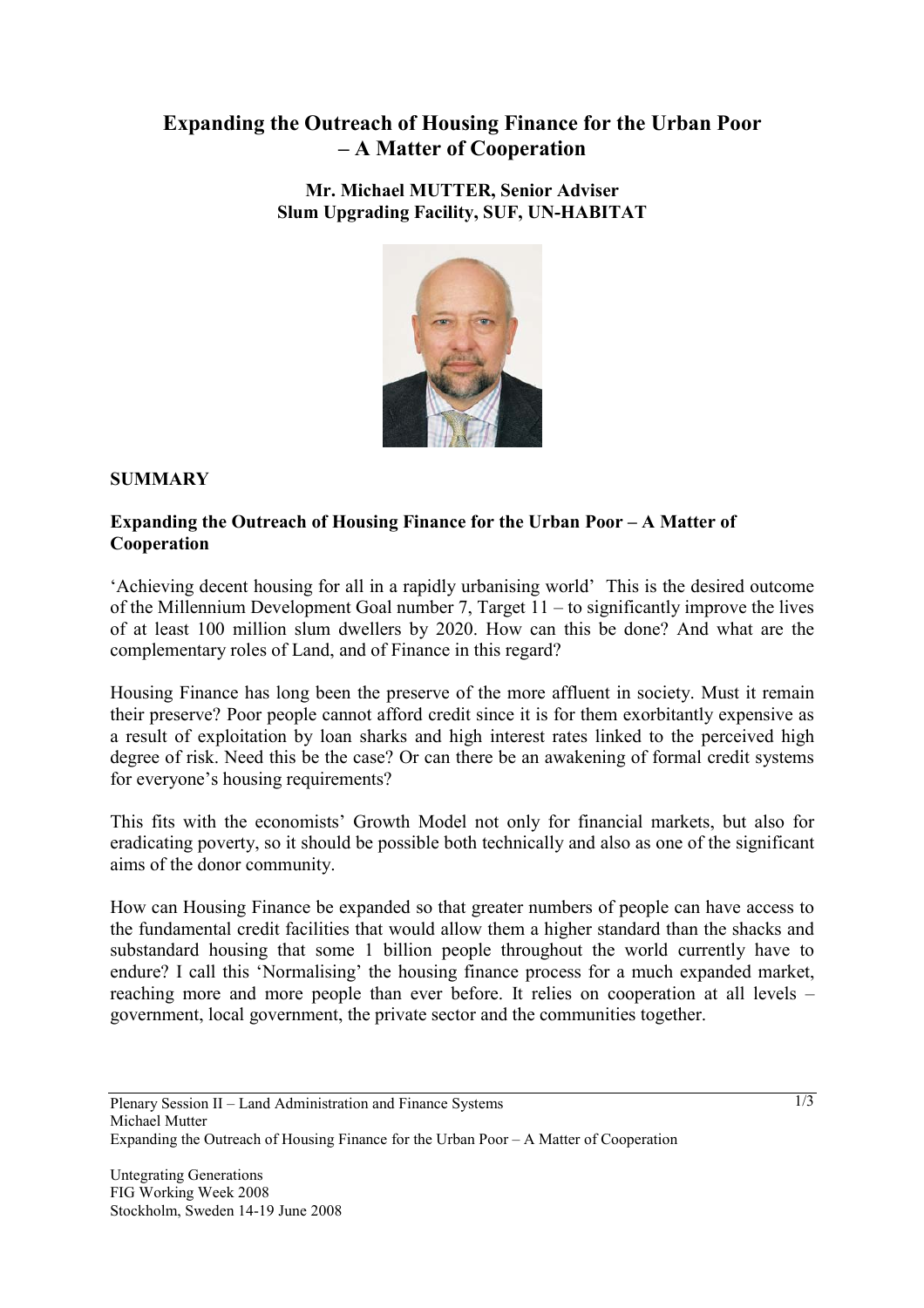### **A Framework for Cooperation amongst all players**

Knowledge and information are key factors – how does a household know that there are alternatives? How can community groups work towards 'Bankable' solutions where commercial credit arrangement such as bank loans can play a part in their plans for the future? Focal information points become vital, and sharing experience from one group to another becomes a powerful force in setting out the aspirations for projects on a sound footing. Bringing the required expertise to this process is elaborate, but can be achieved through dedicated cooperation.

It seems from the work UN-HABITAT is doing with their Slum Upgrading Facility, that bringing people together around their own common interest in improved housing, their longer term housing requirements can be achieved through a 'project finance' approach where the community retails the project finance loans through their members. This requires detailed cooperation with the local government in fitting with the municipal planning and infrastructure development plans, and with the commercial banks so that realistic business plans are produced. In this way, the evidence base breeds further investment (what we might call 'investment climate change'!)

### **Conclusion**

Finally, haven't we seen this all before in the North American 'Sub-Prime' markets? The perception of risk is rife. However, where housing upgrading schemes are based on the plans of community groups (as opposed to individuals accessing bank loans) then there is a greater 'due diligence' of the process leading towards formal credit facilities. This is where the Business Plan process comes in – and results in a clearer picture of sustainable financing. This is working in practice, and is the model that needs to be developed and expanded.

## **CURRICULUM VITAE**

**Michael Mutter**, OBE is an international development expert focused on the relationship between low income housing and slum upgrading demand with the finance systems that can play a significant role in achieving credit facilities through project finance for improving the housing conditions of the world's urban poor – the slum dwellers that make up over 20% of the world's population.

Michael developed his expertise through a combination of developing country field experience, honing skills in appropriate techniques for planning for rapidly expanding cities, and as a chartered architect-planner in the sphere of project finance for mixed use developments in the developed world.

For ten years Michael led the development of the urban sector team at the UK's Department for International Development (DFID) where this combination of skills proved worthwhile in promoting the client of community-led approaches for dealing with urban issues ranging from research to the practical realisation of slum upgrading epitomised by the Community-Led